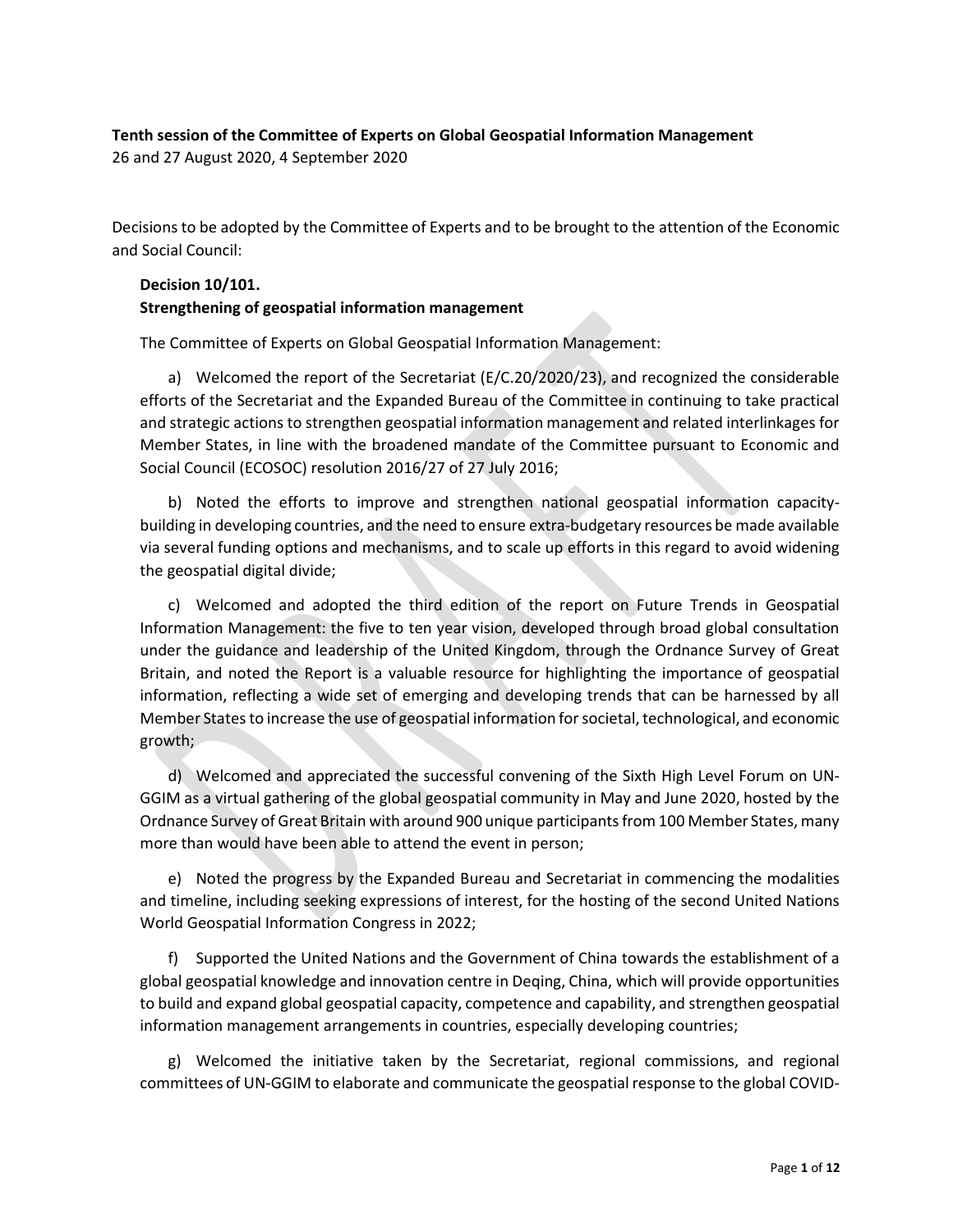19 pandemic, which highlighted the critical need and value of geospatial information, and the importance in responding rapidly and efficiently, and noted the suggestions to:

- i. Continue working with Member States and other interested bodies in the response;
- ii. Ensure that experiences gained and lessons learned are shared;
- iii. Consider means to deepen the analysis of vulnerability, based on disaggregated demographic and health data;
- iv. Consider strategies and modalities to support Member States to mobilize financial resources to strengthen national geospatial information management; and
- v. To ensure the response is coordinated, effective and sustainable, including through the implementation of the Integrated Geospatial Information Framework (IGIF), the Global Statistical Geospatial Framework (GSGF), and the Strategic Framework for Disasters;

h) Acknowledged that the culmination of the broad programme of work of the Committee over the past ten years is the IGIF, not only as a testament of the Committee's achievements to date, but as an enabler for Member States to integrate and strengthen their national geospatial information arrangements according to their national circumstances, and that when coupled with a strong portfolio of outputs from the broader programme of the Committee, provides a strong foundation for reporting back to ECOSOC in 2021.

### Decision 10/102.

# Contribution of regional committees and thematic groups to the global geospatial information agenda

The Committee of Experts on Global Geospatial Information Management:

a) Welcomed the report compiled by the Secretariat (E/C.20/2020/24), congratulated the five United Nations Global Geospatial Information Management regional committees and their respective working groups on their work and achievements during the intersessional period, recognized that their outputs are vital sources of knowledge for decision making, and that strong and active regional committees contribute to the realization of the Committee's overall work programme and vision;

b) Noted with satisfaction the convening of the annual plenary meetings of the regional committees during the intersessional period, as well as the many international thematic technical seminars and workshops, including the COVID-19 pandemic regional seminars, all of which emphasized the importance of cooperation and collaboration, and that experiences and lessons learned within and across the regions are valuable to improve and build regional geospatial capacity and capability;

c) Expressed its appreciation for the continuing and valuable contributions of the thematic groups to the programme of work of the Committee of Experts, in particular, the efforts of the United Nations Global Geospatial Information Management Academic Network to develop an online geospatial training platform to assist Member States, and the proposal to publish an open access book titled 'COVID-19: Geospatial Information and Community Resilience';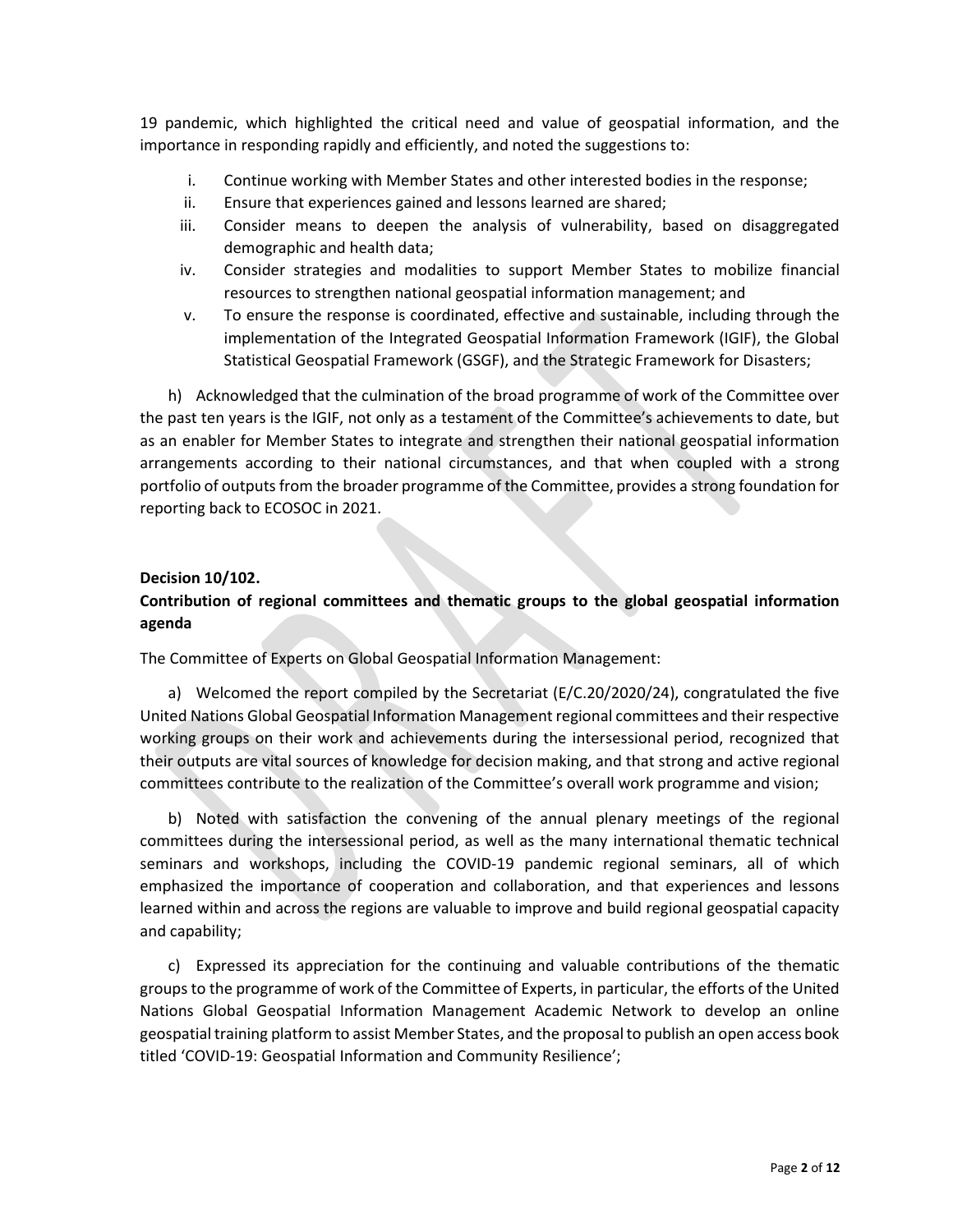d) Commended the United Nations Geospatial Network for their extensive work in the preparation and completion of the 'Blueprint Geospatial for a Better World: Transforming the Lives of People, Places and Planet' and its companion document 'Blueprint Geospatial Landscape of the United Nations system', developed in close consultation with the UN system, and which present a review of the current status of the geospatial landscape in the United Nations and the strategic design and activities that will guide the future work and activities of the Geospatial Network;

e) Encouraged continued cooperation and collaboration among the regional committees and thematic groups, in alignment with the activities of the Committee of Experts and regional commissions, including in efforts to strengthen and increase the use of geospatial information in response to the COVID-19 pandemic; and initiatives such as the Asia-Pacific Geospatial Information Platform and the Statistical and Geospatial Framework of the Americas, examples of which emphasize the importance of sharing frameworks, methods, data and knowledge in the implementation of the SDGs and in alignment with the Integrated Geospatial Information Framework;

f) Noted that plenary meetings of three regional committees will be convened virtually over the coming three months, encouraged Member States, the thematic groups and stakeholders to participate and contribute actively to these regional processes, particularly given their virtual format, and expressed its appreciation that the regional committees have seized opportunities to convene their plenary meetings with other geospatial and related technology events.

### Decision 10/103.

### Integrated Geospatial Information Framework

The Committee of Experts on Global Geospatial Information Management:

a) Welcomed the report of the Secretariat, prepared with assistance from the World Bank (E/C.20/2020/25), and the efforts to further develop and refine the Implementation Guide of the Integrated Geospatial Information Framework (IGIF) as a means to strengthen national geospatial information management arrangements within and across Member States;

b) Welcomed the extensive and productive series of expert consultation meetings and workshops, convened with participants from more than 130 Member States, to inform and enhance the guidance contained in the draft Implementation Guide, and in preparation for the Implementation Guide's subsequent and broader global consultations with Member States and other relevant stakeholders, which yielded comprehensive comments and edits across all ten chapters of the Guide;

c) Adopted the Implementation Guide of the IGIF, subject to further refinement and its finalization, as a means to strengthen national geospatial information management arrangements within and across Member States at the institutional level, and to support the implementation of the sustainable development goals (SDGs), especially in developing countries;

d) Noted the global significance of the IGIF, which forms a key umbrella for the many activities under the purview of the Committee of Experts, including the regional committees of UN-GGIM, and its thematic groups, which can be applied to any country to guide transformational change, and which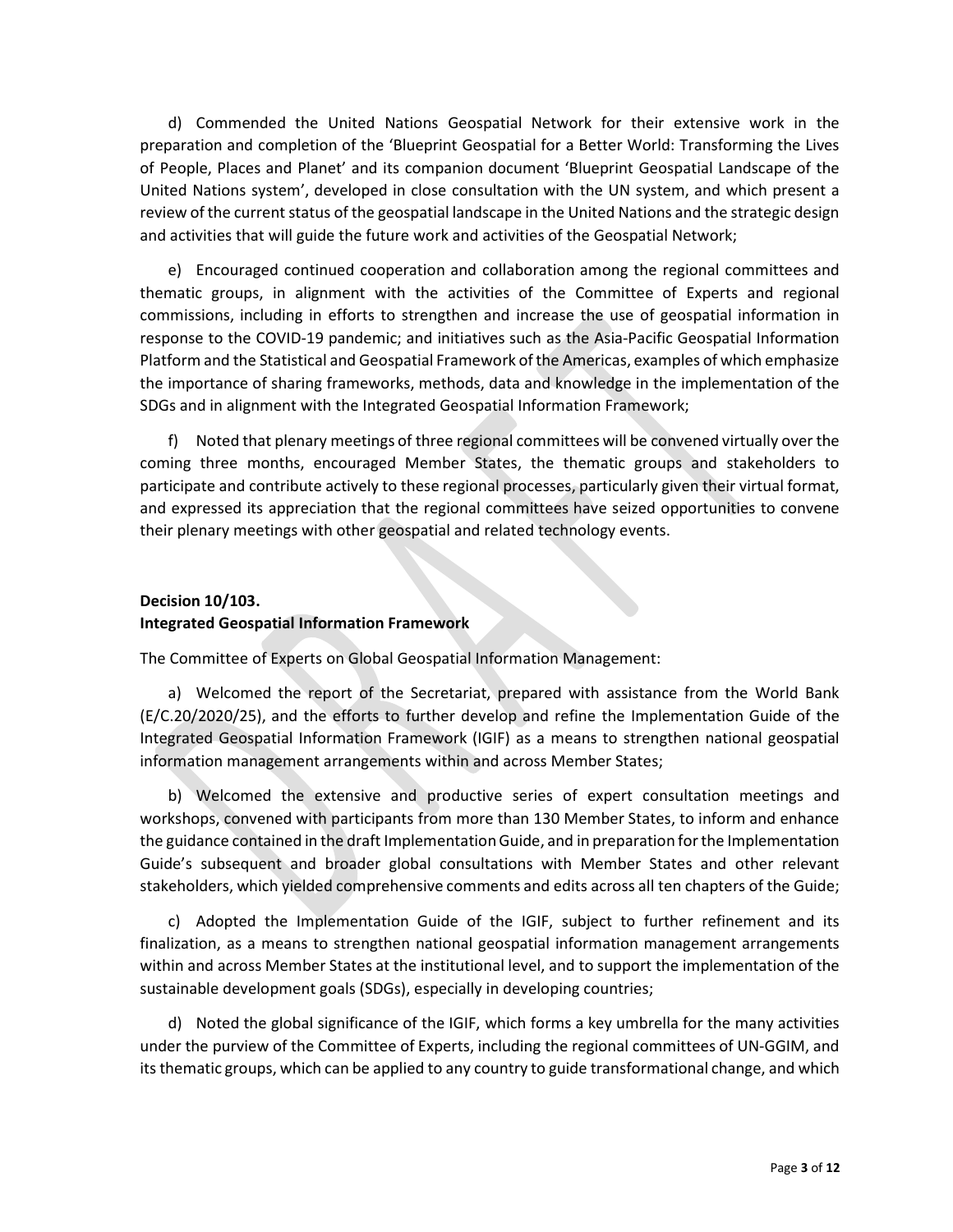will be a living and useable document to be reviewed and refined through an iterative process, based on the practical implementation experiences of Member States;

e) Endorsed the establishment of a dedicated high-level group of experts, with a balance of geographic representation and expertise, as a mechanism to provide the strategic leadership, coordination and oversight so that its success is sustained, and to mobilize needed resources to maintain the momentum and refinement of the IGIF as a continuously evolving process;

f) Encouraged consideration for a programme, in coordination with the regional committees of UN-GGIM and regional commissions of the United Nations, leveraging the IGIF and its Implementation Guide to strengthen national capacities to effectively manage the geospatial resources to modernize national geospatial information arrangements in Member States, particularly in Africa, and to advocate and raise awareness, as appropriate, including to funding entities;

g) Recognizing that countries, both developed and developing, are now implementing the IGIF and developing Country-level Action Plans, based on the guidance and tools that are presently available, the Committee welcomed the offers by a number of Member States, the regional committees of UN-GGIM, and related experts, to contribute to the further development and implementation of the IGIF, including to be engaged in the proposed high-level group of experts, and to provide assistance on the development of Country-level Action Plans.

## Decision 10/104. Global geodetic reference frame

The Committee of Experts on Global Geospatial Information Management:

a) Welcomed the report of the Subcommittee on Geodesy (E/C.20/2020/26) and the significant progress made during the intersessional period, as reflected in the comprehensive review of activities and updates from its working groups, including to coordinate the development of geodetic infrastructure; policies, standards and conventions; education, training, and capacity building; communication and outreach; and most especially, suitable governance mechanisms to sustain the Global Geodetic Reference Frame (GGRF);

b) Commended the efforts of the Subcommittee, under the leadership of its Bureau, in the preparation of the draft Position Paper on Sustaining the Global Geodetic Reference Frame and the draft Concept Paper on Establishing a Global Geodetic Centre of Excellence, both now provided to the Committee for broader consultation so that Member States and relevant geodetic stakeholders understand the complex issues facing the global geodetic community, and to ensure alignment with the practical and operational requirements proposed by the Subcommittee as positive steps towards the realization of the Global Geodetic Centre of Excellence;

c) Welcomed and supported the offer from the Federal Republic of Germany to establish and host a Global Geodetic Centre of Excellence at the United Nations Campus in Bonn, Germany, as the first Centre of an envisioned federated approach to enhance global cooperation and coordination across Member States and relevant geodetic stakeholders, strengthen geodetic infrastructure, as well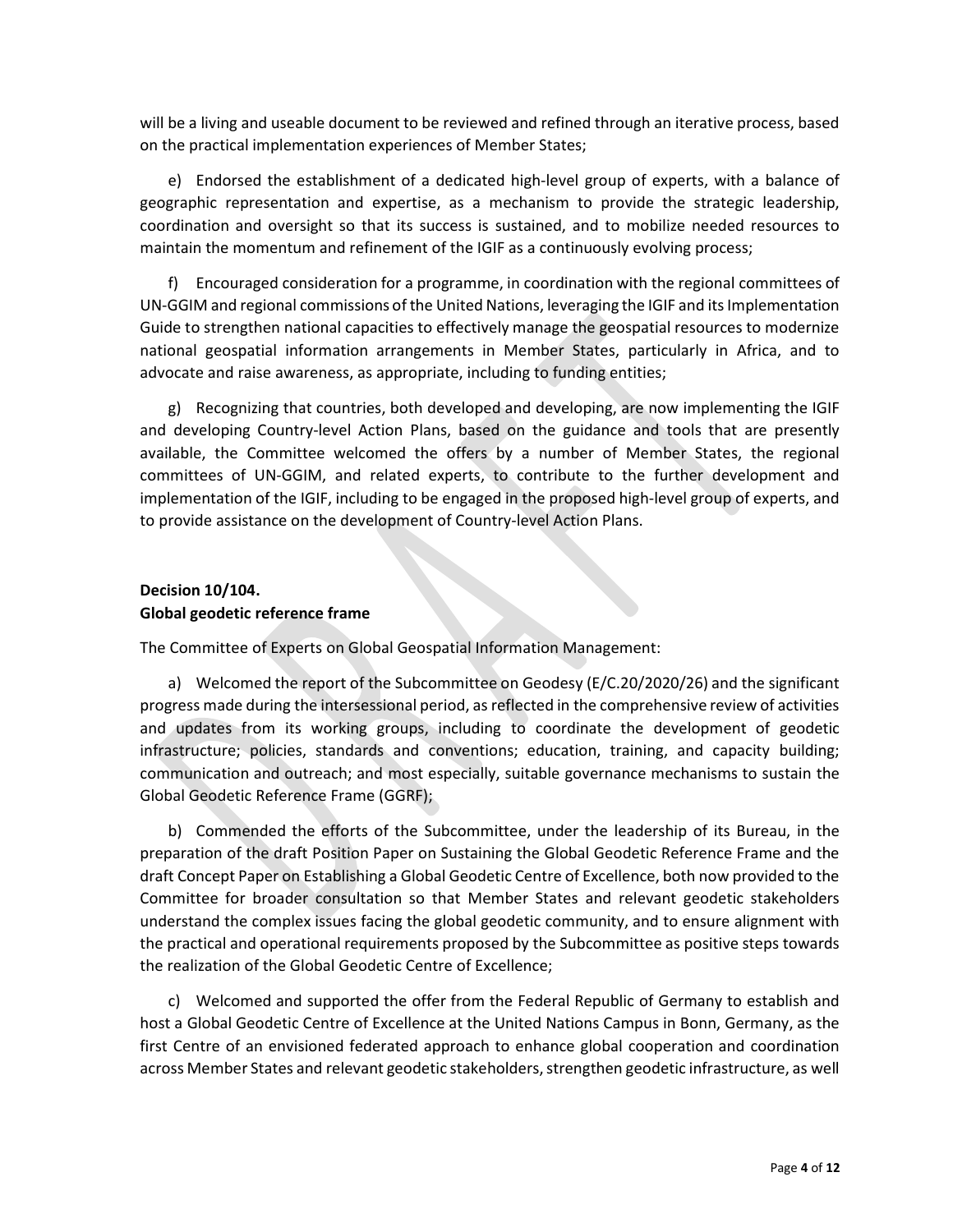as support Member States in improving their national contributions to the global geodetic infrastructure;

d) Noting that the Centre of Excellence will be of vital importance to ensure the development and sustainability of the GGRF, the Committee welcomed the offers of support from Member States, including communications resources from Norway, the essential role of the geodetic services provided by the International Association of Geodesy, the International Federation of Surveyors, the regional committees of UN-GGIM, and other key geodetic stakeholders;

e) Recognizing the importance of training, capacity building and global cooperation to sustain the GGRF, the Committee encouraged Member States to actively participate in the working groups of the Subcommittee so as to ensure broad geographical representation and even development context.

## Decision 10/105. Geospatial information for sustainable development

The Committee of Experts on Global Geospatial Information Management:

a) Welcomed the report prepared jointly by the Secretariat and the Working Group on Geospatial Information of the Inter-Agency and Expert Group on Sustainable Development Goal Indicators (E/C.20/2020/27), and commended the valuable work towards strengthening the alignment of the work of the global geospatial information community with the implementation of the 2030 Agenda;

b) Noted the Working Group's work plan for 2020 – 2021 and encouraged the Working Group to also consider how the strategic pathways of the Integrated Geospatial Information Framework (IGIF) and other relevant frameworks, mechanisms and principles of the Committee can support Member States with the implementation of the 2030 Agenda;

c) Welcomed the development and future dissemination of the Geospatial Roadmap for the Sustainable Development Goals as a means to support Member States towards improving the application of geospatial information and Earth observations for the production of indicators, and to foster the development of 'story-telling' mechanisms to better visualize, communicate, promote and disseminate the progress of the Working Group as widely as possible through real-world examples and case studies;

d) Noted the efforts to support and develop the Federated System for the SDGs initiative, led by the United Nations and Esri, as a system-of-systems approach, with reliable, secure, agile, and scalable platforms and data hubs that are assisting Member States in their efforts to address national development priorities and monitor and report on the SDGs with integrated geospatial information Earth observations, statistics, and other new sources of data.

# Decision 10/106. Integration of geospatial, statistical and other related information

The Committee of Experts on Global Geospatial Information Management: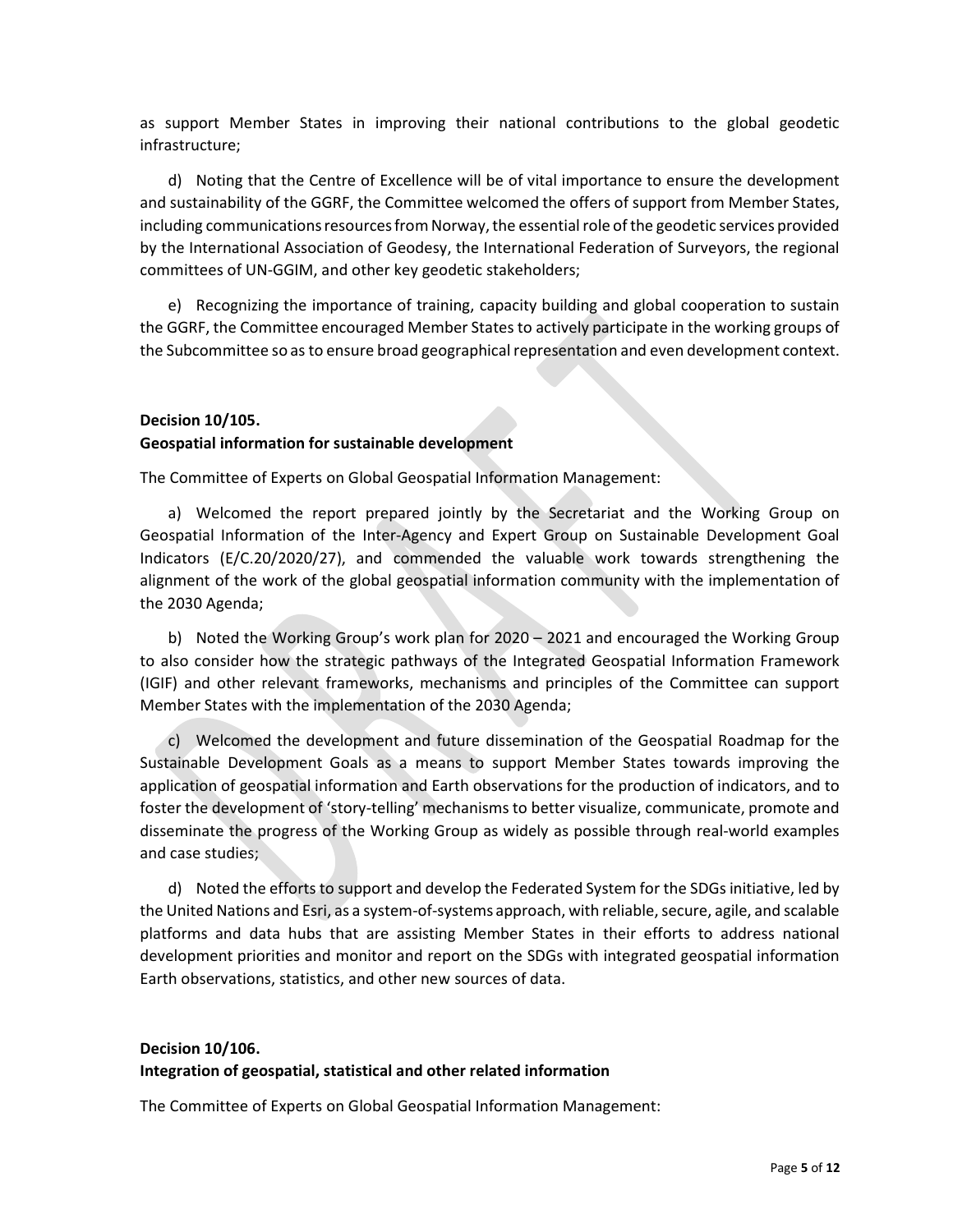a) Welcomed the report of the Expert Group on the Integration of Statistical and Geospatial Information (E/C.20/2020/28), noted their continued efforts to support statistical and geospatial integration to realize national priorities and global development agendas, congratulated Germany and Namibia as the new co-Chairs of the Expert Group, and offered its appreciation to Australia and Mexico for their leadership since the inception of the Expert Group in 2013;

b) Noted the significant effort made to revise the Expert Group's Terms of Reference and development of a new work plan for the period 2020 – 2022, and appreciated their alignment with the emerging needs of both the statistical and geospatial community, the 2030 Agenda, and the 2020 round of population and housing censuses, as key to the next phase of the Expert Group's work to implement and operationalize the Global Statistical Geospatial Framework (GSGF) in Member States;

c) Welcomed the many instances where the GSGF has been implemented within Member States and the increased focus on exchange of knowledge and capacity building, suggested the Expert Group to collect national experiences of statistical and geospatial integration to further guide Member States with the implementation and operationalization of the GSGF;

d) Requested the Expert Group to continue the development of key statistical standards and processes that strengthen the integration of statistical and geospatial information; to provide practical guidance in the production and use of integrated geospatial information; and to develop the interlinkages between the GSGF and the Integrated Geospatial Information Framework (IGIF) to further support the implementation and operationalization of both Frameworks, including through the regional commissions and regional committees of UN-GGIM;

e) Urged Member States to continue efforts towards the adoption and implementation of the GSGF and to support institutional coordination and collaboration between national statistical offices, national geospatial information agencies and other relevant stakeholders to support the ongoing implementation of the Framework, especially given the context of the global COVID-19 pandemic.

### Decision 10/107.

### Application of geospatial information related to land administration and management

The Committee of Experts on Global Geospatial Information Management:

a) Welcomed the report of the Expert Group on Land Administration and Management (E/C.20/2020/29), and noted its continued efforts to advocate and raise awareness of the merits and benefits of effective and efficient land administration and management through formulating and finalizing the Framework for Effective Land Administration as a reference for Member States when developing, reforming, strengthening and modernizing effective and efficient land administration processes and systems;

b) Commended the broad global consultation and iterative review and editing process in preparing and finalizing the Framework for Effective Land Administration, and noted that the broad participation and responses from Member States and relevant stakeholders in the consultation ensured the global perspective of this Framework;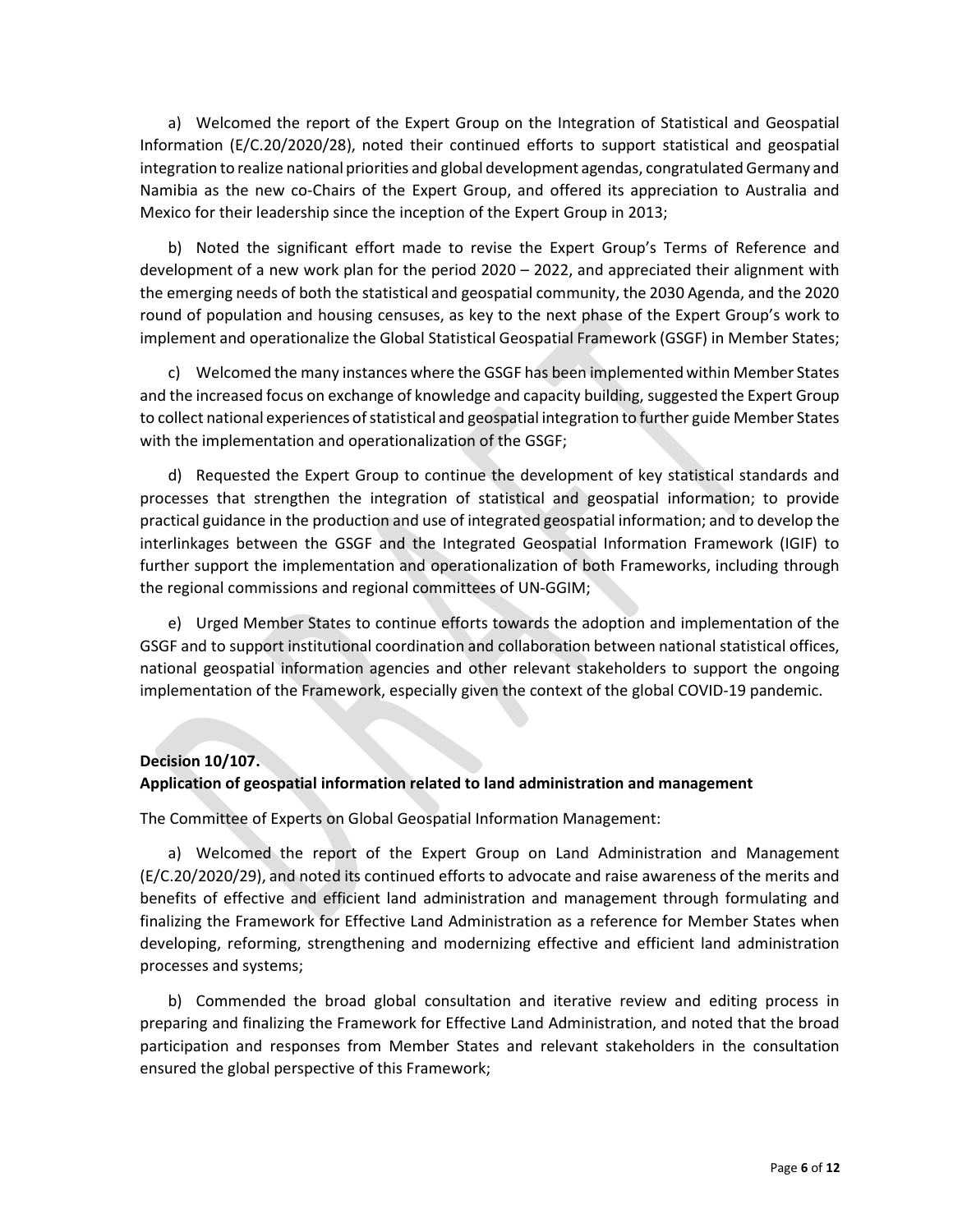c) Welcomed and adopted the Framework for Effective Land Administration, and requested that the Framework: be a living document, periodically reviewed and updated, taking into consideration political, societal, economic, environmental, and technological circumstances; addresses the rights of indigenous peoples to lands, territories and resources, which they have traditionally owned, occupied or otherwise used or acquired; and considers applicable internationally recognized standards, including ISO 19152;

d) Appreciated that the Framework for Effective Land Administration is fully aligned with the Integrated Geospatial Information Framework as an overarching policy guide supporting the achievements of the Sustainable Development Goals for both developing and developed countries, and that secure land and property rights for all is a crucial component for an economically, socially and environmentally sustainable society; and suggested the development of an assessment mechanism that accounts for all nine pathways to support its implementation;

e) Encouraged the expert group to continue to: raise awareness and advocate for effective land administration in ensuring the Framework's usefulness within the context of national circumstances; utilize the Implementation Guide of the Integrated Geospatial Information Framework (IGIF) as a reference resource when developing guidance to implement the Framework at a country-level; share and exchange knowledge, information and experiences, including relevant use cases, practices and examples; address cultural, professional and technological barriers, particularly in Africa; and engage and collaborate with the regional committees and thematic groups of UN-GGIM as appropriate;

f) Noted that the COVID-19 pandemic highlighted the critical need for reliable land information to support national responses in a timely manner, and encouraged volunteered efforts from Member States to support the translation of the Framework into languages other than English.

# Decision 10/108.

### Geospatial information and services for disasters

The Committee of Experts on Global Geospatial Information Management:

a) Welcomed the report of the Working Group on Geospatial Information and Services for Disasters (E/C.20/2020/30), and the efforts of the Working Group in advancing critical issues related to geospatial information and services for disasters under the leadership of Jamaica and the Japan;

b) Appreciated the comparative assessment between, and mutually compatible alignment of, the Strategic Framework on Geospatial Information and Services for Disasters and the Integrated Geospatial Information Framework (IGIF), supported the recommendation that the IGIF and Strategic Framework should clearly reference each other, and that the IGIF and its Implementation Guide should be leveraged to assist in the delivery and implementation of the Strategic Framework's priority actions and outcomes;

c) Endorsed the Working Group's revised Terms of Reference to guide the future operations of the Group, and approved the preparation of an updated work plan that will include existing and future work items, including stimulating public awareness and increasing communication initiatives, such as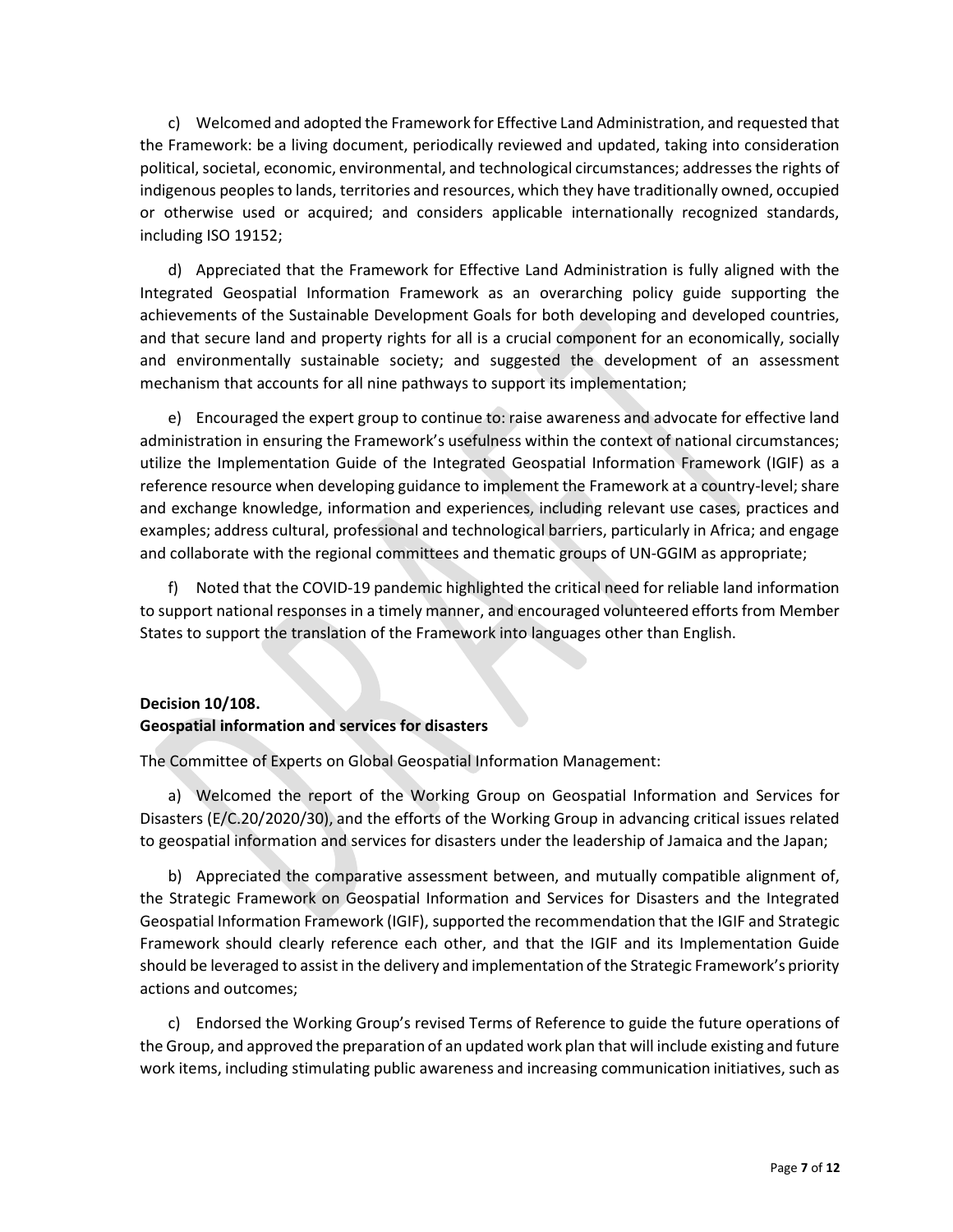collaborations to convene forums that will showcase the relevance and applicability of the Strategic Framework on Geospatial Information and Services for Disasters;

d) Acknowledged that the COVID-19 pandemic has demonstrated the critical importance of access to available and trusted geospatial information to support decision-making during all phases of disaster risk management, and expressed its appreciation on the work by the geospatial community to promote the use of integrated geospatial information and its supporting tools to map the spread of the virus, predict human behaviour, determine intervention strategies, design response and mitigation measures, and visualize and communicate the pandemic's impacts;

e) Commended the continued efforts of the Working Group to facilitate the implementation of the Strategic Framework on Geospatial Information and Services for Disasters, and urged Member States to consider implementing the Strategic Framework, particularly given that the COVID-19 pandemic provides a unique opportunity for monitoring and tracking each country's progress across the Framework's five priorities for action;

f) Noted the Working Group's efforts to forge synergies with the United Nations Office for Disaster Risk Reduction (UNDRR), the United Nations Office on Outer Space Affairs (UNOOSA) programme on Space-based Information for Disaster Management and Emergency Response (UN-SPIDER), the Committee on Earth Observation Satellites (CEOS), and the UN-GGIM: Americas Working Group on Disasters, in order to leverage the work of organizations undertaking disaster risk management activities, and appreciated the efforts to continue, together with the statistical community, to provide and expand on the availability of geospatial information and disaster-related statistics covering all dimensions of disaster risk, including hazard, exposure and vulnerability;

g) Encouraged Member States and disaster experts to engage with the Working Group through membership and active contribution, particularly from the regions of Africa and the Arab States, to raise awareness on the need for geospatial data in support of disasters, to support the development and promotion of common standards, protocols and processes for improving data quality and interoperability, and to promote the development and implementation of related policies.

### Decision 10/109. Marine geospatial information

The Committee of Experts on Global Geospatial Information Management:

a) Welcomed the report of the Working Group on Marine Geospatial Information (E/C.20/2020/31) and noted its progress, including the successful completion of its use case exercise on data availability and interoperability, the associated white paper on readily available and accessible marine geospatial information, and the successful convening of its second formal meeting in Rostock-Warnemünde, Germany, in February 2020;

b) Noted the ongoing efforts of the Working Group to implement the Integrated Geospatial Information Framework (IGIF) within the marine domain, where water is the dominant geographic feature, and that the white paper on readily available and accessible marine geospatial information provides a practical starting point, as data and metadata standards, data collection and management,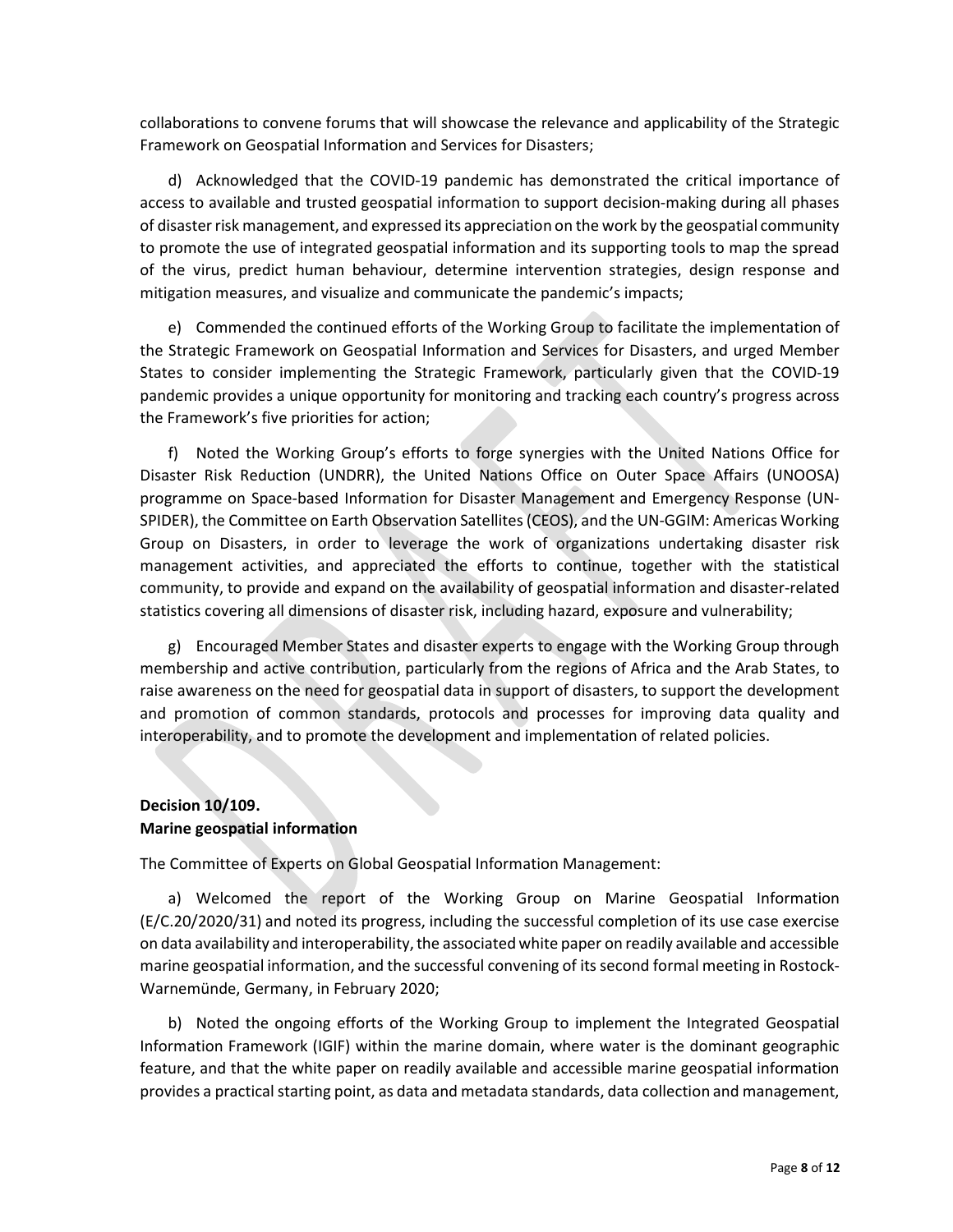data sharing partnerships, and the integration of terrestrial and maritime geospatial data are priority areas for many Member States;

c) Noted the Working Group's consideration for integrated, ecosystems-based data management practices that would require collaboration across multiple disciplines and institutions, including users and stakeholders, and that the IGIF provides a coherent mechanism for effective and integrated marine geospatial information management, providing the means to raise awareness and advocacy, and facilitate communication and collaboration between the maritime, terrestrial and cadastral domains;

d) Encouraged the Working Group to strengthen collaboration with the International Hydrographic Organization, particularly in the areas of capacity development and application of standards, including the S-121 standard for maritime limits and boundaries, and for the Working Group to consider engaging other international organizations focusing on ocean sciences and observations;

e) Recognized the Working Group's continued engagement and support towards the Decade of Ocean Science for Sustainable Development, the General Bathymetric Chart of the Oceans (GEBCO) Seabed 2030 Project, and the proposed Innovation and Technology Laboratory of the International Hydrographic Organization in Singapore, to advance the Working Group's objectives, functions and work plan, and address the sharing, integration and interoperability of terrestrial and marine geospatial information;

f) Welcomed the additional participation by Member States in the Working Group, and encouraged further engagement with Africa and small island developing States to strengthen national capacities in marine geospatial data collection, management, dissemination and visualization towards readily available and accessible marine geospatial information; and noted that the third formal meeting of the Working Group will be hosted by Singapore in 2021 when the global situation permits.

### Decision 10/110.

### Legal and policy frameworks, including issues related to authoritative data

The Committee of Experts on Global Geospatial Information Management:

a) Welcomed the report of the Working Group on Legal and Policy Frameworks for Geospatial Information Management (E/C.20/2020/32), noted the valuable activities and significant progress made to methodologically address complex legal and policy issues in geospatial information management, and commended the Working Group on the successful completion of its hypothetical use case exercise and the associated white paper on legal aspects of the availability of geospatial information;

b) Noted that the conclusion of the white paper on legal aspects of the availability of geospatial information affirmed that there are no general or one-size-fits-all solutions that will solve the many types of legal and policy issues that exist, and, in this regard, supported the Working Group's transition from hypothetical to real-world situations; addressing real-world problems and developing practical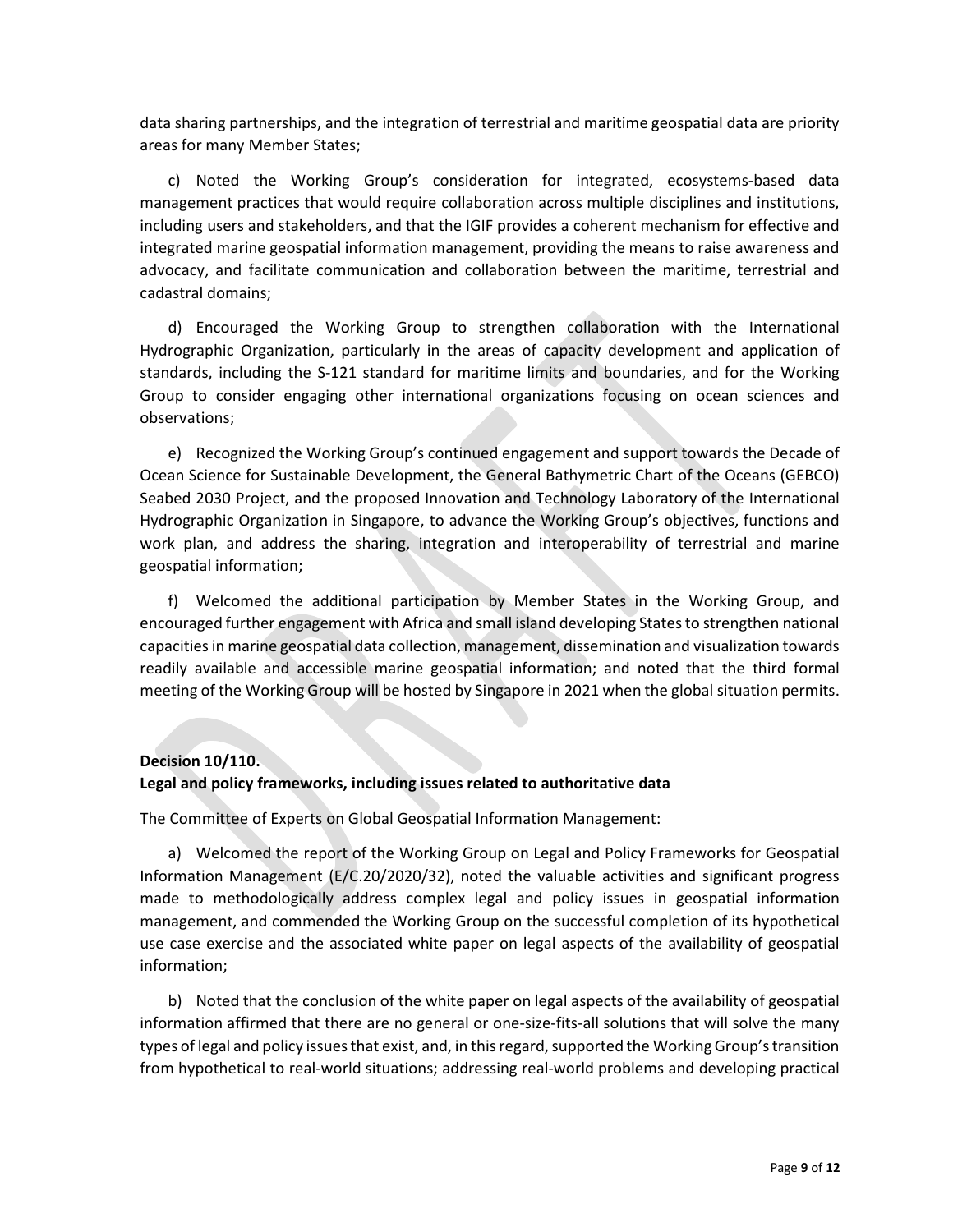solutions by leveraging the Integrated Geospatial Information Framework (IGIF) and its Implementation Guide, while recognizing the national circumstances that prevail in Member States;

c) Encouraged additional legal considerations, including authority and custodianship, authoritative data, geospatial data for public good, the ethical use of geospatial data, and issues arising from emerging technologies for the collection and use of geospatial data, particularly in times of crisis; and in this regard, to cooperate with the Committee's expert and working groups, as appropriate, to address domain-specific legal and policy issues, while ensuring complementarity and avoiding duplication of efforts;

d) Further encouraged the Working Group to work with candidate Member States in the implementation of Strategic Pathway 2: Policy and Legal of the IGIF, and consider appropriate mechanisms to promote data sharing and exchange to improve the availability, accessibility and usability of geospatial information including across Member States;

e) Noted that the current COVID-19 pandemic has highlighted the need to strengthen policy and legal frameworks: for data sharing and integration, for maximizing the value of geospatial data, and for re-purposing and re-use of existing data; to consider legal and policy implications, including confidentiality and privacy of individuals; and noting that geospatial information has been an integral part of many national public health responses to this crisis;

f) Endorsed the name change to the Working Group on Policy and Legal Frameworks for Geospatial Information Management, affirming the Working Group's emphasis to support the implementation of the IGIF at a country-level as a means to address real-world and complex policy and legal issues.

### Decision 10/111.

### Implementation and adoption of standards for the global geospatial information community

The Committee of Experts on Global Geospatial Information Management:

a) Welcomed the report on the implementation and adoption of standards for the global geospatial information community (E/C.20/2020/33), and expressed its appreciation to the three standards development organizations, namely, the Open Geospatial Consortium, the technical committee 211 of the International Organization for Standardization, and the International Hydrographic Organization for their continuing support and valuable work;

b) Appreciated the support of the three organizations in the development of the Implementation Guide of the Integrated Geospatial Information Framework (IGIF), principally through Strategic Pathway 6: Standards, and the progress made to maintain, promote and advance new standards, including through the proposed review and updating of the Standards Guide, to strengthen the contribution of the geospatial community to the Sustainable Development Goals and the response to the global COVID-19 pandemic;

c) Encouraged the standards development organizations to continue to liaise and work with Member States in their implementation of standards, and in this regard, to support the mobilization of resources and consider access to standards on reasonable terms, especially for developing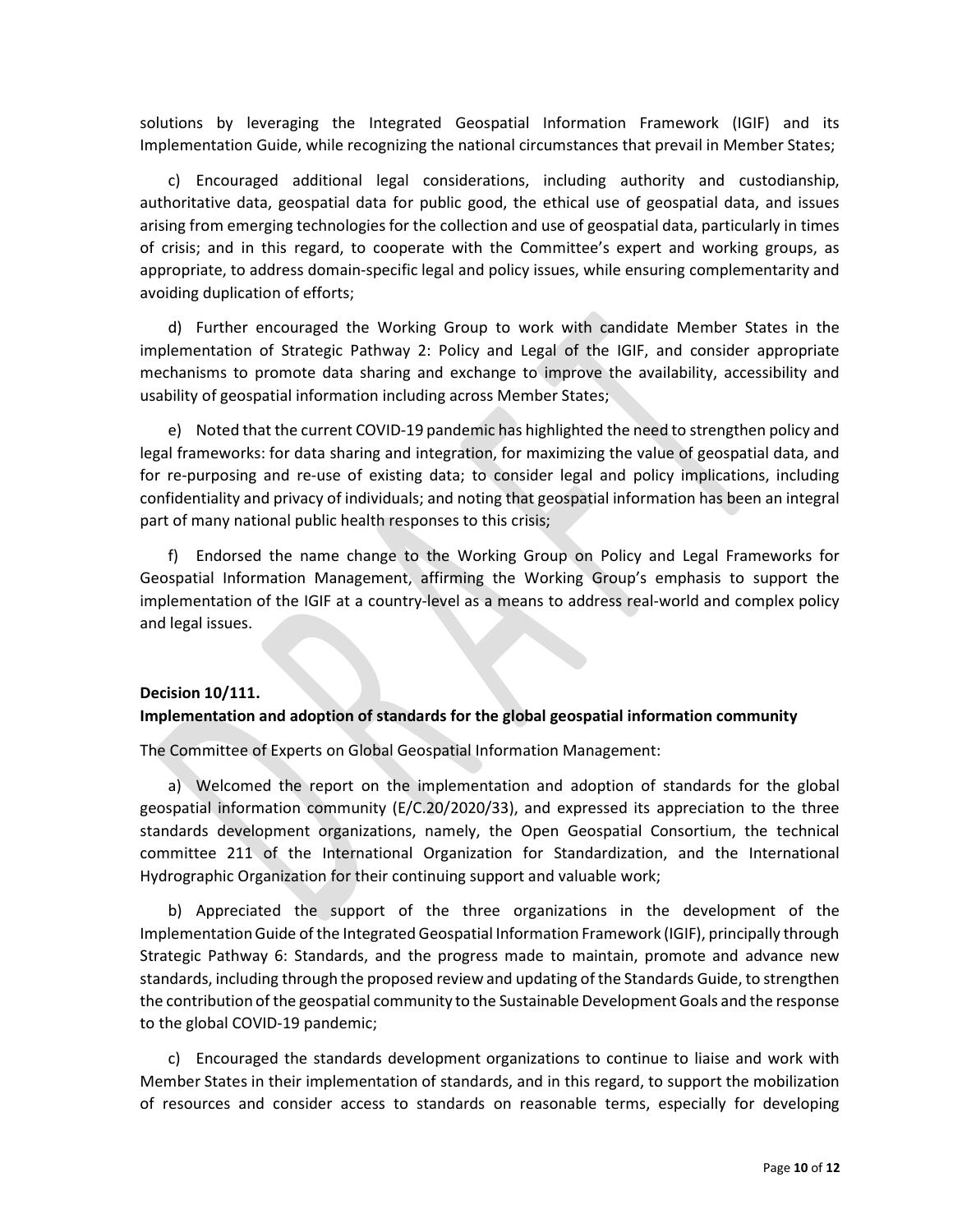countries, and to focus on highlighting progress made in the adoption and implementation of standards by Member States;

d) Encouraged the regional committees, thematic groups, subcommittee, expert and working groups of the Committee of Experts to continue to improve knowledge, raise awareness and engage in the development and promotion of internationally agreed and open geospatial standards, and urged Member States to continue and broaden their participation in the standards development activities of the three organizations.

### Decision 10/112.

### Collaboration with the United Nations Group of Experts on Geographical Names

The Committee of Experts on Global Geospatial Information Management:

a) Welcomed the report prepared by the United Nations Group of Experts on Geographical Names (E/C.20/2020/34), and congratulated the Group of Experts on their efforts to develop a strategic plan and programme of work in a transparent manner and aligned to the priorities of Member States as well as the broader United Nations development agendas;

b) Acknowledged the commitments from Member States and regional committees of UN-GGIM to actively contribute and support the Group of Experts to advance the preparation and execution of its programme of work, including the standardization, discovery and easy access to geographical names, which are vital in today's highly globalized and digitally interconnected world;

c) Reaffirmed the importance of a stronger relationship between the Committee and the Group of Experts to strengthen communication and collaborative activities between geospatial information management authorities and geographical names authorities at the national level and across themes, including creating awareness on toponomy and sharing guidelines, methods, and practices on the standardization of geographical names;

d) Supported the establishment of a liaison group between the Committee and the Group of Experts to act as a guiding mechanism to manage the flow of information between the two groups and to continue to identify areas of joint work programs, and welcomed the proposal to convene a joint Bureaux meeting in early 2021;

e) Supported efforts among Member States, regional commissions, and the regional committees of UN-GGIM, to encourage and assist with the creation of geographical names authorities, particularly in African countries, and to strengthen and enhance the functionalities of the GeoNyms application for capturing and validating toponyms, so that geographical names authorities can be the sole source of validated and approved names reflecting national cultural, social and historical heritages;

f) Commended UNGGIM: Americas and the Group of Experts on their partnership through the CARIGEO initiative, which seeks to create national geographical names authorities and define standardization procedures for the Caribbean Member States, so that outcomes can serve as good practice for other small island developing States;